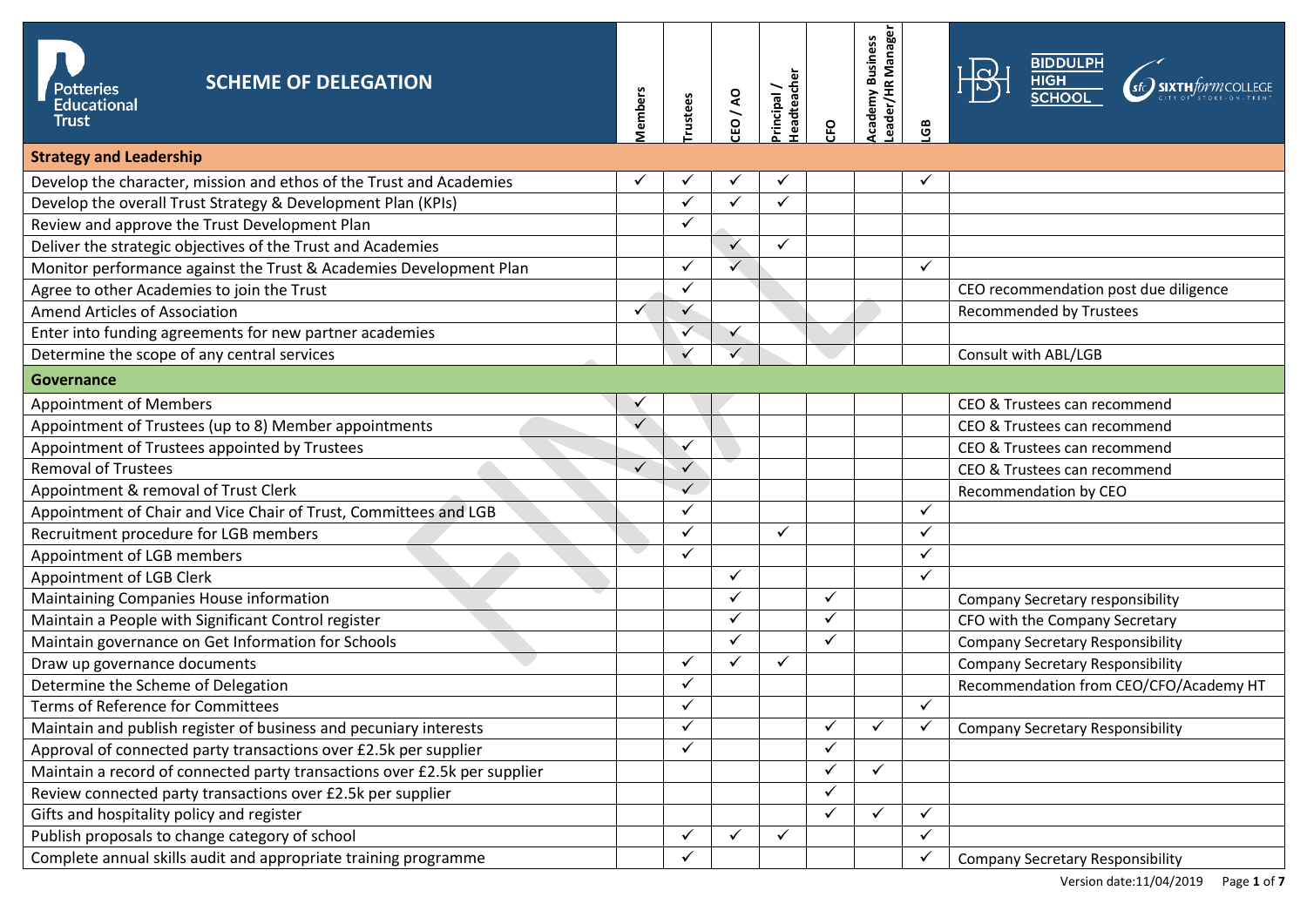| <b>SCHEME OF DELEGATION</b>                                                      | <b>Members</b> | rustees      | DV/O3                   | <b>Teadteacher</b><br>Principal | œ            | eader/HR Manager<br><b>Academy Business</b> | පි           | Potteries<br>ducationa:<br>Trust           |
|----------------------------------------------------------------------------------|----------------|--------------|-------------------------|---------------------------------|--------------|---------------------------------------------|--------------|--------------------------------------------|
| <b>Performance, Curriculum and Students/Pupils</b>                               |                |              |                         |                                 |              |                                             |              |                                            |
| Performance - review and challenge progress of the Trust against its strategic   |                | ✓            |                         |                                 |              |                                             |              |                                            |
| objectives and KPIs                                                              |                |              |                         |                                 |              |                                             |              |                                            |
| Approve and monitor pupil achievement and attendance targets                     |                | ✓            | $\checkmark$            | $\checkmark$                    |              |                                             | $\checkmark$ |                                            |
| Approve and monitor standards of teaching and learning                           |                | ✓            | $\checkmark$            | $\checkmark$                    |              |                                             | $\checkmark$ |                                            |
| Approve and monitor academy plan for pupil well-being                            |                | ✓            | $\overline{\checkmark}$ | $\checkmark$                    |              |                                             | $\checkmark$ |                                            |
| Approve Academy development and improvement plans                                |                | ✓            | $\checkmark$            | $\checkmark$                    |              |                                             | $\checkmark$ |                                            |
| Plan, implement and review curriculum                                            |                |              | $\checkmark$            | $\checkmark$                    | $\checkmark$ | $\checkmark$                                | $\checkmark$ | Curriculum based financial planning        |
| Review and evaluation of performance of individual academies                     |                | $\checkmark$ | $\checkmark$            | ✓                               |              |                                             | $\checkmark$ |                                            |
| Quality of teaching                                                              |                | ✓            | $\checkmark$            | $\checkmark$                    |              |                                             | $\checkmark$ |                                            |
| Curriculum - meet legal requirements for children with SEN                       |                |              | $\checkmark$            | $\checkmark$                    | $\checkmark$ | $\checkmark$                                | ✓            |                                            |
| Pupil premium - develop, maintain and review plan                                |                |              | $\checkmark$            | $\checkmark$                    | $\checkmark$ | $\checkmark$                                | $\checkmark$ |                                            |
| Provision of RE in line with basic curriculum and collective worship             |                |              |                         | $\checkmark$                    |              |                                             |              |                                            |
| Agree post Ofsted action plan                                                    |                | ✓            | $\checkmark$            | ✓                               |              |                                             | $\checkmark$ |                                            |
| Compile data for pupil assessment and statutory returns                          |                |              |                         | $\checkmark$                    |              |                                             |              |                                            |
| Develop and implement a safeguarding policy in line with statutory requirements  |                | $\checkmark$ | $\checkmark$            | $\checkmark$                    |              |                                             | $\checkmark$ |                                            |
| Approval of policies at Trust level                                              |                | ✓            |                         |                                 |              |                                             |              |                                            |
| Approval of school specific policies                                             |                |              |                         | $\checkmark$                    |              |                                             | $\checkmark$ |                                            |
| Approve term dates and school times                                              |                | ✓            |                         |                                 |              |                                             | $\checkmark$ |                                            |
| Provision of Free School Meals or Bursary as appropriate                         |                | ✓            |                         |                                 | $\checkmark$ | $\checkmark$                                | $\checkmark$ |                                            |
| Set admissions policy                                                            |                | ✓            |                         | $\checkmark$                    |              |                                             | ✓            |                                            |
| <b>Admission decisions</b>                                                       |                |              |                         |                                 |              |                                             | ✓            |                                            |
| <b>Exclusion and Permanent Exclusion</b>                                         |                |              |                         | ✓                               |              |                                             | $\checkmark$ |                                            |
| <b>Exclusion appeals</b>                                                         |                |              |                         |                                 |              |                                             | ✓            |                                            |
| <b>Finance: Statutory reporting</b>                                              |                |              |                         |                                 |              |                                             |              |                                            |
| Completion and approval of annual accounts and reports to funding and regulatory |                | ✓            | $\checkmark$            |                                 | $\checkmark$ | $\checkmark$                                |              | CFO with support from external accountants |
| bodies                                                                           |                |              |                         |                                 |              |                                             |              |                                            |
| Completion and submission of other accounting returns                            |                |              | $\checkmark$            |                                 | $\checkmark$ | $\checkmark$                                |              |                                            |
| Completion of annual and periodic financial reports to Board                     |                |              | $\checkmark$            |                                 | $\checkmark$ | $\checkmark$                                |              |                                            |
| Authorisation of complete PAYE returns                                           |                |              |                         |                                 | ✓            |                                             |              |                                            |
| Authorisation of complete VAT returns                                            |                |              |                         |                                 | $\checkmark$ | ✓                                           |              |                                            |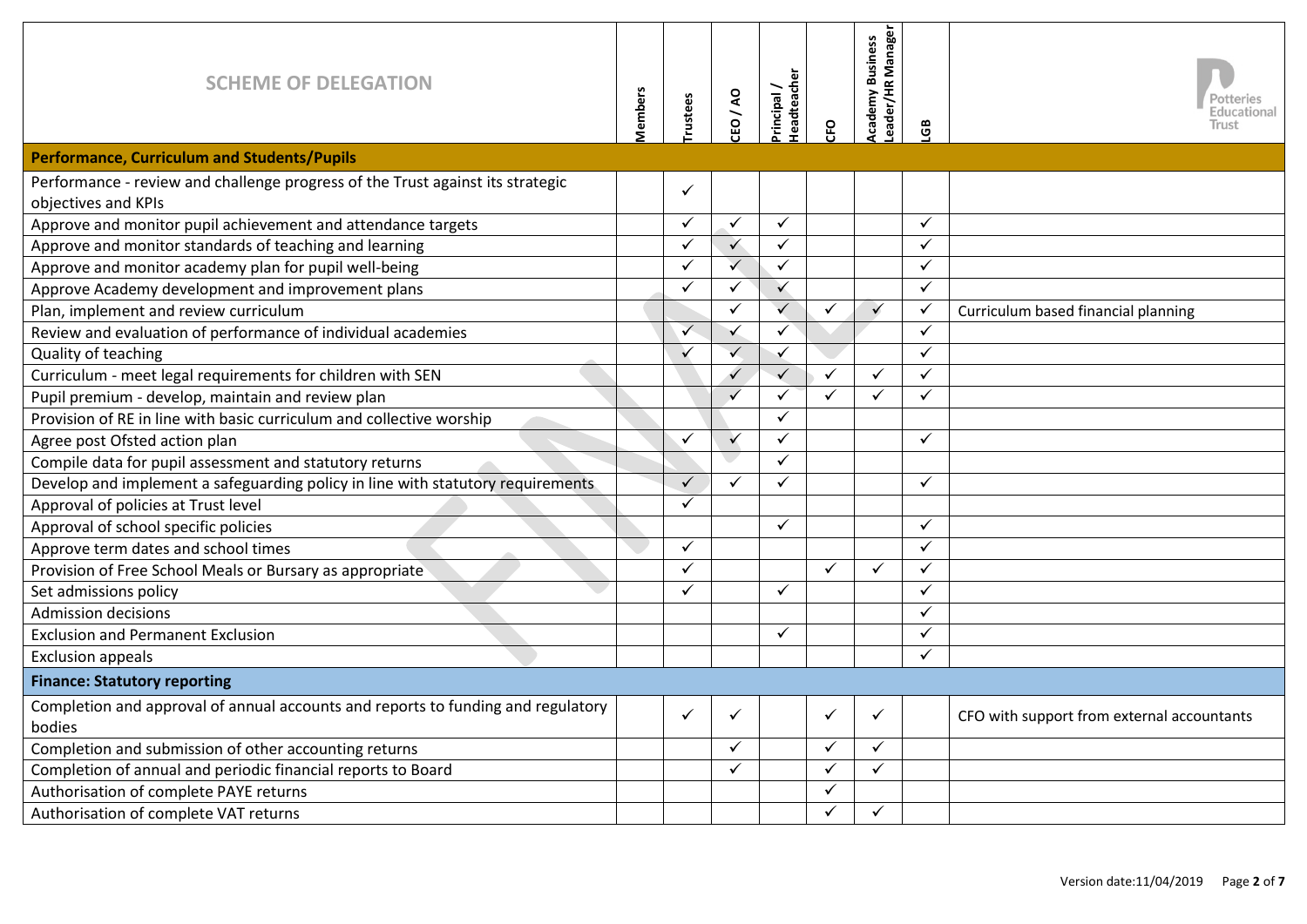| <b>SCHEME OF DELEGATION</b>                                                                                          | Members | rustees      | CEO/AO       | <b>Headteache</b><br>Principal | <b>CFO</b>   | eader/HR Manager<br><b>Academy Business</b> | සී           | Potteries<br>Educational<br>Trust           |
|----------------------------------------------------------------------------------------------------------------------|---------|--------------|--------------|--------------------------------|--------------|---------------------------------------------|--------------|---------------------------------------------|
| <b>Finance: Systems of financial control</b>                                                                         |         |              |              |                                |              |                                             |              |                                             |
| Appointment of external auditors                                                                                     |         |              |              |                                |              |                                             |              |                                             |
| Approval of financial regulations and procedures manual                                                              |         | ✓            | ✓            |                                | $\checkmark$ | $\checkmark$                                |              |                                             |
| Assurance over adequacy of systems of internal financial control                                                     |         |              | $\checkmark$ |                                | ✓            | $\checkmark$                                |              |                                             |
| Monitoring appropriate separation of duties                                                                          |         |              | $\checkmark$ |                                |              | ✓                                           |              |                                             |
| Responding to recommendations from internal audit                                                                    |         |              | $\checkmark$ |                                | ✓            | $\checkmark$                                |              |                                             |
| <b>Finance: Budget Planning and Management Reporting</b>                                                             |         |              |              |                                |              |                                             |              |                                             |
| Plan financial timetable to comply with ESFA reporting deadlines                                                     |         |              |              | $\checkmark$                   |              |                                             |              |                                             |
| Compliance with financial timetable                                                                                  |         |              | $\checkmark$ |                                |              | $\checkmark$                                |              |                                             |
| Prepare the annual Trust Budget                                                                                      |         |              | $\checkmark$ |                                | $\checkmark$ |                                             |              |                                             |
| Approval of budget for the Trust                                                                                     |         | $\checkmark$ |              |                                |              |                                             |              |                                             |
| Prepare the individual Academy budgets                                                                               |         |              |              | $\checkmark$                   |              | $\checkmark$                                |              |                                             |
| Approval of individual Academy budgets                                                                               |         |              | $\checkmark$ |                                |              |                                             | $\checkmark$ |                                             |
| Submission of approved budget to ESFA                                                                                |         |              |              |                                | ✓            |                                             |              |                                             |
| Approval of Academy contributions to the Trust                                                                       |         | ✓            | $\checkmark$ |                                |              |                                             | $\checkmark$ |                                             |
| Monitoring budgets / receipt and review of management accounts                                                       |         | ✓            |              |                                |              |                                             |              |                                             |
| Establish a charging and remissions policy                                                                           |         | ✓            |              |                                |              |                                             | $\checkmark$ |                                             |
| <b>Finance: Purchasing and Procurement</b>                                                                           |         |              |              |                                |              |                                             |              |                                             |
| Placing orders for goods and services, entering into contracts - up to £10000                                        |         |              | $\checkmark$ | $\checkmark$                   |              | $\checkmark$                                |              | In line with policy & financial regulations |
| Placing orders for goods and services, entering into contracts - up to £40000                                        |         |              | ✓            | $\checkmark$                   | ✓            |                                             |              | In line with policy & financial regulations |
| Placing orders for goods and services, entering into contracts - over £40000                                         |         |              | ✓            |                                |              |                                             | $\checkmark$ | In line with policy & financial regulations |
| Ensure compliance with tendering processes                                                                           |         |              |              |                                | ✓            | $\checkmark$                                |              | In line with policy & financial regulations |
| Identify additional services to be procured on behalf of Academies                                                   |         |              |              |                                | ✓            | $\checkmark$                                |              |                                             |
| Ensure centrally procured services provide value for money                                                           |         | ✓            |              |                                |              |                                             |              |                                             |
| Negotiate contracts, SLAs, operational leases                                                                        |         |              |              |                                | ✓            | $\checkmark$                                |              |                                             |
| <b>Finance: Tendering</b>                                                                                            |         |              |              |                                |              |                                             |              |                                             |
| Notify insurance company and landlord of the intention to carry out major capital /<br>building works                |         |              |              |                                | ✓            | ✓                                           |              |                                             |
| Check full references on contractors including check of insurance cover                                              |         |              |              |                                | ✓            | $\checkmark$                                |              |                                             |
| Grant a waiver in exceptional circumstances from the requirements of the<br>tendering policy for contacts under £40k |         | ✓            |              |                                |              |                                             |              |                                             |
|                                                                                                                      |         |              |              |                                |              |                                             |              |                                             |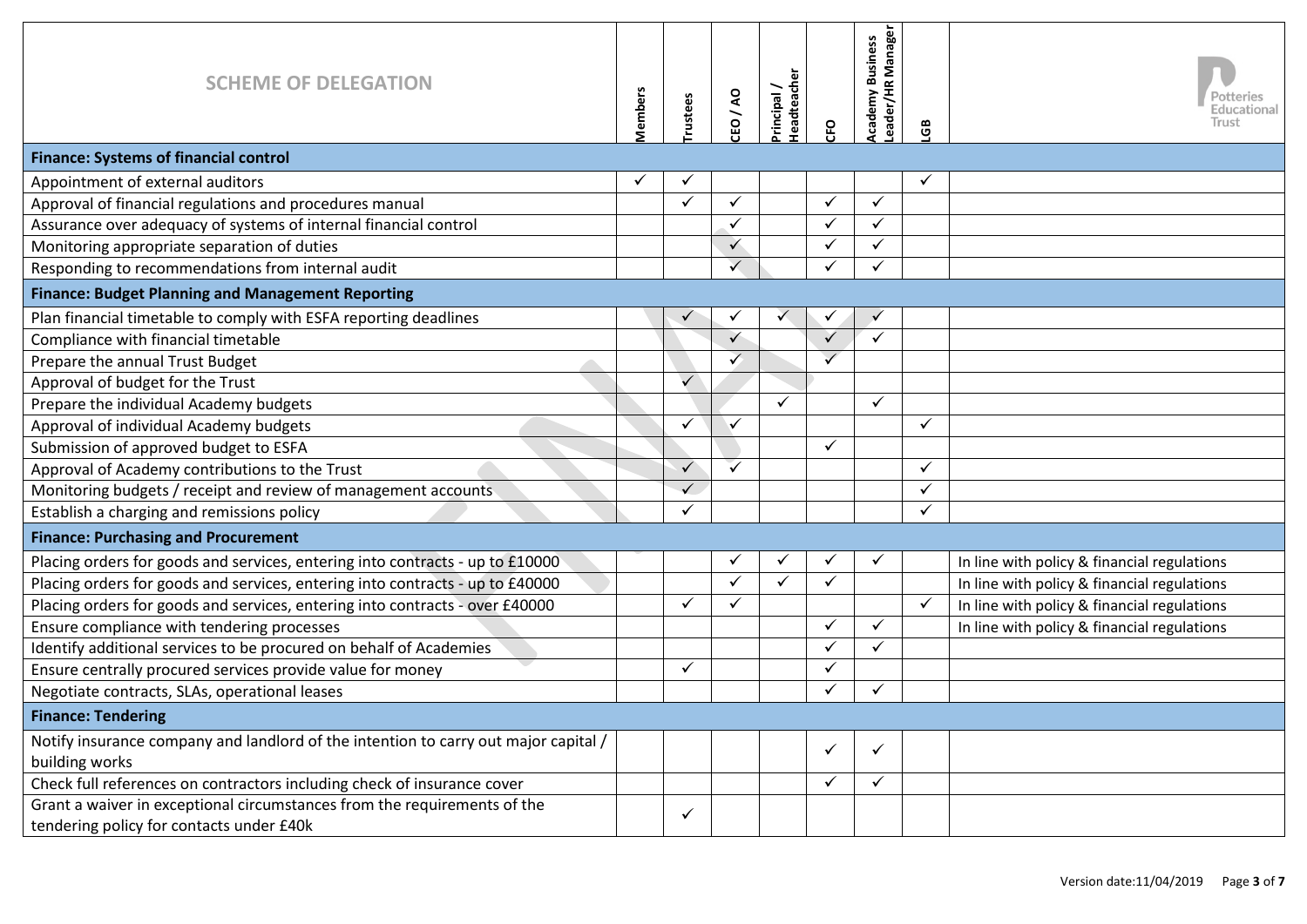| <b>SCHEME OF DELEGATION</b>                                                                                    | <b>Aembers</b> | rustees | $\overline{A}$<br>CEO | <b>leadteacher</b><br>Principal | 유            | kcademy Business<br>eader/HR Manager | සී           | Potteries<br>ducational:<br>Trust         |
|----------------------------------------------------------------------------------------------------------------|----------------|---------|-----------------------|---------------------------------|--------------|--------------------------------------|--------------|-------------------------------------------|
| <b>Finance: Banking Facilities &amp; Cash Management</b>                                                       |                |         |                       |                                 |              |                                      |              |                                           |
| Open a bank account and approve signatories                                                                    |                | ✓       |                       |                                 | ✓            |                                      |              | Trust bank account                        |
| Signatory on Trust bank account                                                                                |                | ✓       | $\checkmark$          |                                 | ✓            |                                      |              | Nominated Trustees & Senior Leaders       |
| Signatory on local academy accounts & credit card accounts                                                     |                |         |                       | $\checkmark$                    |              | ✓                                    | $\checkmark$ | Chair and Vice Chair of Governors         |
| Cash flow management, Treasury and Investment                                                                  |                | ✓       |                       |                                 | ✓            | ✓                                    |              | Local and trust bank account              |
| Electronic banking - authority to release BACS supplier payment file limit                                     |                |         |                       | $\checkmark$                    | ✓            |                                      |              | Local academy bank account                |
| Electronic banking - BACS supplier single payment limit                                                        |                |         |                       |                                 | ✓            |                                      |              | Local academy bank account                |
| Transaction and reconciliations - sign off of Trust main bank account                                          |                |         |                       |                                 | ✓            |                                      |              |                                           |
| Reconcile Trust bank account monthly                                                                           |                |         |                       |                                 | $\checkmark$ |                                      |              |                                           |
| Reconcile local academy accounts and credit card accounts                                                      |                |         |                       |                                 | $\checkmark$ | ✓                                    |              |                                           |
| <b>Finance: Transaction Processing</b>                                                                         |                |         |                       |                                 |              |                                      |              |                                           |
| Keeping, maintain and retaining proper financial records                                                       |                |         |                       |                                 |              | ✓                                    |              |                                           |
| Finance: Fixed Assets & Asset Management                                                                       |                |         |                       |                                 |              |                                      |              |                                           |
| <b>Management of Capital Projects</b>                                                                          |                |         |                       |                                 |              |                                      |              |                                           |
| Maintenance of Asset Register                                                                                  |                |         |                       |                                 | $\checkmark$ | $\checkmark$                         |              |                                           |
| Security of Assets / property against theft, loss or damage                                                    |                |         | ✓                     |                                 | ✓            | ✓                                    |              |                                           |
| Holding safe / cash box keys etc                                                                               |                |         |                       |                                 | ✓            |                                      |              |                                           |
| Maintain register for keys / door access                                                                       |                |         |                       |                                 | ✓            |                                      |              |                                           |
| Disposal of assets with a net book value of up to £5k                                                          |                |         |                       | $\checkmark$                    |              |                                      |              |                                           |
| Disposal of assets with a net book value of up to £25k                                                         |                |         |                       |                                 |              |                                      | ✓            |                                           |
| Disposal of assets with a net book value over £25k                                                             |                | ✓       |                       |                                 |              |                                      |              |                                           |
| <b>Finance: Insurance</b>                                                                                      |                |         |                       |                                 |              |                                      |              |                                           |
| Annual risk review & premium renewal                                                                           |                |         |                       |                                 | ✓            | ✓                                    |              |                                           |
| Assessing, managing, monitoring any incident that may involve loss, liability or                               |                |         |                       |                                 |              |                                      |              |                                           |
| damage to Trust property                                                                                       |                |         |                       |                                 | ✓            |                                      |              |                                           |
| Reporting to and liaising with insurance companies in relation to any potential                                |                |         |                       |                                 | ✓            |                                      |              |                                           |
| claim                                                                                                          |                |         |                       |                                 |              |                                      |              |                                           |
| <b>Finance: Income</b>                                                                                         |                |         |                       |                                 |              |                                      |              |                                           |
| Debtors - raising invoices within 30 days                                                                      |                |         |                       |                                 |              |                                      |              |                                           |
| Authorising refund or credit                                                                                   |                |         |                       |                                 | $\checkmark$ | $\checkmark$                         |              |                                           |
| Approving the write off of any debt that proves irrecoverable following application<br>of debt recovery policy |                | ✓       | ✓                     | ✓                               |              |                                      | $\checkmark$ | Reported by CFO / Academy Business Leader |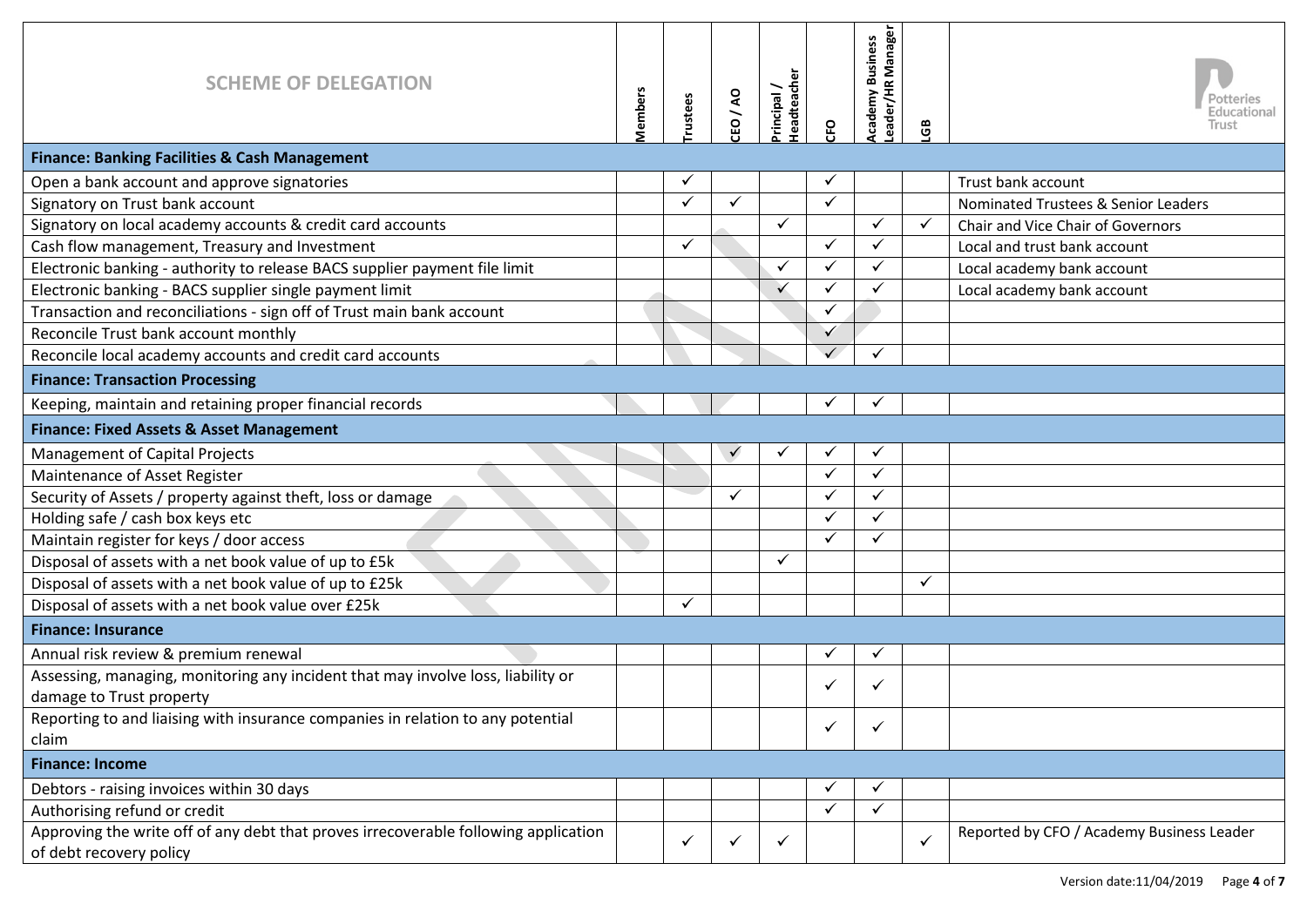| <b>SCHEME OF DELEGATION</b>                                                  | <b>Members</b> | rustees      | $\overline{A}$<br>$\mathbf{S}$ | leadteache<br>rincipal | œ            | eader/HR Manager<br><b>Academy Business</b> | සී           | ducational<br>lrust                      |
|------------------------------------------------------------------------------|----------------|--------------|--------------------------------|------------------------|--------------|---------------------------------------------|--------------|------------------------------------------|
| <b>Finance: Payroll Processing</b>                                           |                |              |                                |                        |              |                                             |              |                                          |
| Administration of starters, leavers and amendments                           |                |              |                                |                        |              |                                             |              |                                          |
| Payroll administration                                                       |                |              |                                |                        | $\checkmark$ | ✓                                           |              |                                          |
| Purchasing - authority to create creditors on accounting system              |                |              |                                |                        | $\checkmark$ | ✓                                           |              |                                          |
| Authorisation of expenses claims                                             |                |              | $\checkmark$                   | $\checkmark$           |              |                                             |              |                                          |
| Authorisation of additional hours claims                                     |                |              | $\checkmark$                   | ✓                      | $\checkmark$ | $\checkmark$                                |              |                                          |
| Administration of staff absence                                              |                |              |                                |                        | $\checkmark$ | $\checkmark$                                |              |                                          |
| Checking local monthly payroll reports                                       |                |              |                                |                        | $\checkmark$ | $\checkmark$                                |              |                                          |
| Reconcile payroll reports and journals (post to system)                      |                |              |                                |                        | $\checkmark$ | $\checkmark$                                |              |                                          |
| Control account reconciliation                                               |                |              |                                |                        | $\checkmark$ | ✓                                           |              |                                          |
| Authorise to payroll provider the release of payroll BACS file               |                |              | $\checkmark$                   | $\checkmark$           |              |                                             |              |                                          |
| <b>Human Resources</b>                                                       |                |              |                                |                        |              |                                             |              |                                          |
| Approval and review of overall staffing structure                            |                |              | $\checkmark$                   | ✓                      | ✓            |                                             | $\checkmark$ |                                          |
| Authority to increase FTE of staff structure within existing staffing budget |                |              | $\checkmark$                   | $\checkmark$           |              |                                             | $\checkmark$ | Restructure                              |
| Job evaluation policy and procedures                                         |                |              |                                | ✓                      |              | $\checkmark$                                |              | HR provide recommendation                |
| Approve job description                                                      |                |              | $\checkmark$                   | $\checkmark$           |              |                                             |              | HR provide recommendation                |
| Authorised to evaluate jobs and grades                                       |                |              | $\checkmark$                   | $\checkmark$           | $\checkmark$ | ✓                                           |              | CEO for most senior post holders         |
| Authorised to agree/vary basic terms and conditions                          |                |              | $\checkmark$                   | ✓                      |              |                                             |              |                                          |
| Recruitment and appointment of Chief Executive Officer                       | $\checkmark$   | $\checkmark$ |                                |                        |              |                                             |              | Involve HTs/Principals and Chairs of LGB |
| Recruitment and appointment of Accounting Officer                            | $\checkmark$   | $\checkmark$ |                                |                        |              |                                             |              |                                          |
| Recruitment and appointment of Chief Financial Officer                       |                | $\checkmark$ | $\checkmark$                   |                        |              |                                             |              | Recommendation                           |
| Recruitment and appointment of Principal / Headteacher                       |                |              | $\checkmark$                   |                        |              |                                             | $\checkmark$ |                                          |
| Recruitment and appointment of other senior leaders                          |                |              | $\checkmark$                   | $\checkmark$           |              |                                             | $\checkmark$ |                                          |
| Recruitment and appointment of other staff                                   |                |              | ✓                              | ✓                      |              |                                             | ✓            |                                          |
| Recruitment processes including pre-employment checks                        |                |              |                                |                        |              | ✓                                           |              |                                          |
| Signing of employment contracts                                              |                |              | ✓                              | ✓                      |              |                                             |              |                                          |
| Administration of new appointments and replacement posts                     |                |              |                                |                        | ✓            |                                             |              |                                          |
| Administration of new employees or variation to contracts                    |                |              |                                |                        | $\checkmark$ | ✓                                           |              |                                          |
| Employee absence data                                                        |                |              |                                |                        | ✓            |                                             |              |                                          |
| Update monthly salary modeller                                               |                |              |                                |                        | ✓            |                                             |              |                                          |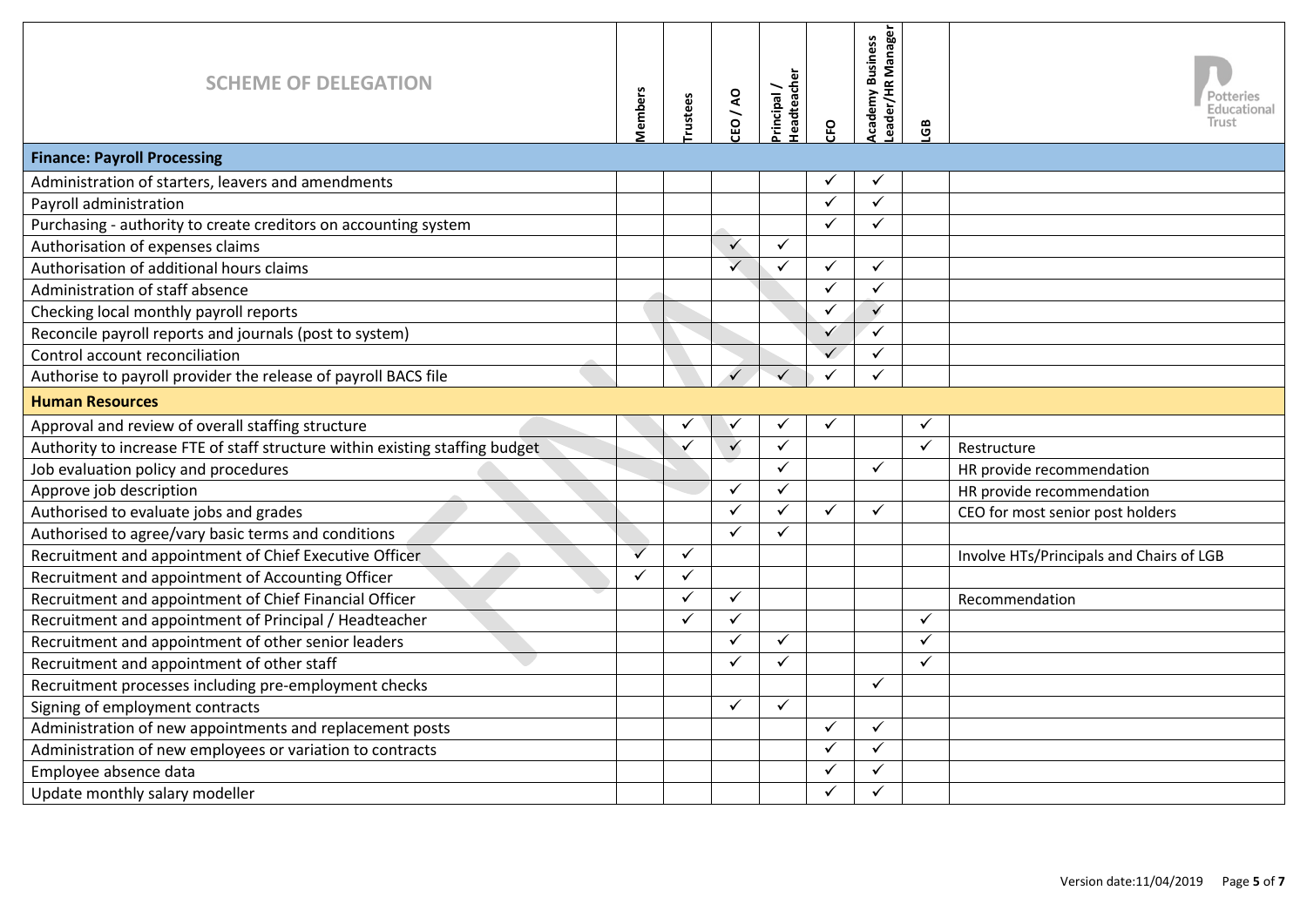| <b>SCHEME OF DELEGATION</b>                                                      | <b>Members</b> | rustees      | CEO/AO       | <b>deadteacher</b><br>Principal | εR           | eader/HR Manager<br>cademy Business | මී           | Potteries<br>Educational<br>Trust        |
|----------------------------------------------------------------------------------|----------------|--------------|--------------|---------------------------------|--------------|-------------------------------------|--------------|------------------------------------------|
| <b>Human Resources: Operation of Policies</b>                                    |                |              |              |                                 |              |                                     |              |                                          |
| Formulation and approval of Trust policies inc recruitment, absence, performance |                | ✓            | $\checkmark$ | $\checkmark$                    |              |                                     | ✓            |                                          |
| management, capability, disciplinary, grievance, complaints etc                  |                |              |              |                                 |              |                                     |              |                                          |
| Approval of formal restructure plans                                             |                | ✓            |              |                                 |              |                                     | ✓            |                                          |
| Approval of severance or redundancy agreements                                   |                | ✓            | $\checkmark$ | $\checkmark$                    |              |                                     | ✓            |                                          |
| Authorisation of settlement agreements                                           |                | ✓            | $\checkmark$ | ✓                               |              |                                     | ✓            |                                          |
| Authority to issue warnings or other disciplinary measures except dismissal      |                |              | ✓            | $\checkmark$                    |              |                                     |              |                                          |
| Secondments                                                                      |                | ✓            | $\checkmark$ | $\checkmark$                    |              |                                     | $\checkmark$ | At appropriate level in line with policy |
| <b>Transfers</b>                                                                 |                | $\checkmark$ | $\checkmark$ | ✓                               |              |                                     | $\checkmark$ | At appropriate level in line with policy |
| Suspension                                                                       |                |              | $\checkmark$ |                                 |              |                                     | $\checkmark$ | At appropriate level in line with policy |
| Dismissal                                                                        |                |              | $\checkmark$ | $\checkmark$                    |              |                                     | $\checkmark$ | At appropriate level in line with policy |
| Appeals                                                                          |                | ✓            |              |                                 |              |                                     | $\checkmark$ | At appropriate level in line with policy |
| <b>Pay Policy</b>                                                                |                |              |              |                                 |              |                                     |              |                                          |
| Annual approval of pay policy including pay awards, pay point values etc         |                |              | $\checkmark$ | $\checkmark$                    |              |                                     | $\checkmark$ |                                          |
| Determination of pay ranges                                                      |                | ✓            |              |                                 |              |                                     | ✓            |                                          |
| Allocation of TLR / SEN values                                                   |                |              | $\checkmark$ | $\checkmark$                    |              |                                     | ✓            |                                          |
| Annual pay progression                                                           |                |              | $\checkmark$ | ✓                               |              |                                     | $\checkmark$ | At appropriate level in line with policy |
| <b>Pension Policy &amp; Discretions</b>                                          |                |              |              |                                 |              |                                     |              |                                          |
| Handling of all pension matters                                                  |                |              |              |                                 | ✓            |                                     |              |                                          |
| Approval of use of discretions                                                   |                |              | $\checkmark$ |                                 | ✓            |                                     |              |                                          |
| <b>Performance Management</b>                                                    |                |              |              |                                 |              |                                     |              |                                          |
| Carry out Principal's / Headteacher's performance management                     |                | ✓            | $\checkmark$ |                                 |              |                                     | $\checkmark$ | At appropriate level in line with policy |
| Carry out staff performance management                                           |                |              |              | ✓                               |              |                                     |              | At appropriate level in line with policy |
| <b>Operation of Policies</b>                                                     |                |              |              |                                 |              |                                     |              |                                          |
| Comply with Data Protection legislation                                          | ✓              |              |              |                                 |              |                                     |              |                                          |
| Comply with Academy website requirements                                         |                | ✓            | $\checkmark$ | $\checkmark$                    | ✓            | ✓                                   | $\checkmark$ |                                          |
| Maintain a Single Central Record                                                 |                |              |              |                                 | $\checkmark$ | ✓                                   |              |                                          |
| Agree the investment policy in line with regulations                             |                | ✓            | $\checkmark$ |                                 |              |                                     | ✓            |                                          |
| Media and PR                                                                     |                | ✓            | $\checkmark$ | $\checkmark$                    |              |                                     | $\checkmark$ |                                          |
| Marketing - Trust                                                                |                | ✓            | $\checkmark$ |                                 |              |                                     |              |                                          |
| Marketing - Individual Academies inc prospectus                                  |                |              |              | $\checkmark$                    |              | ✓                                   | $\checkmark$ |                                          |